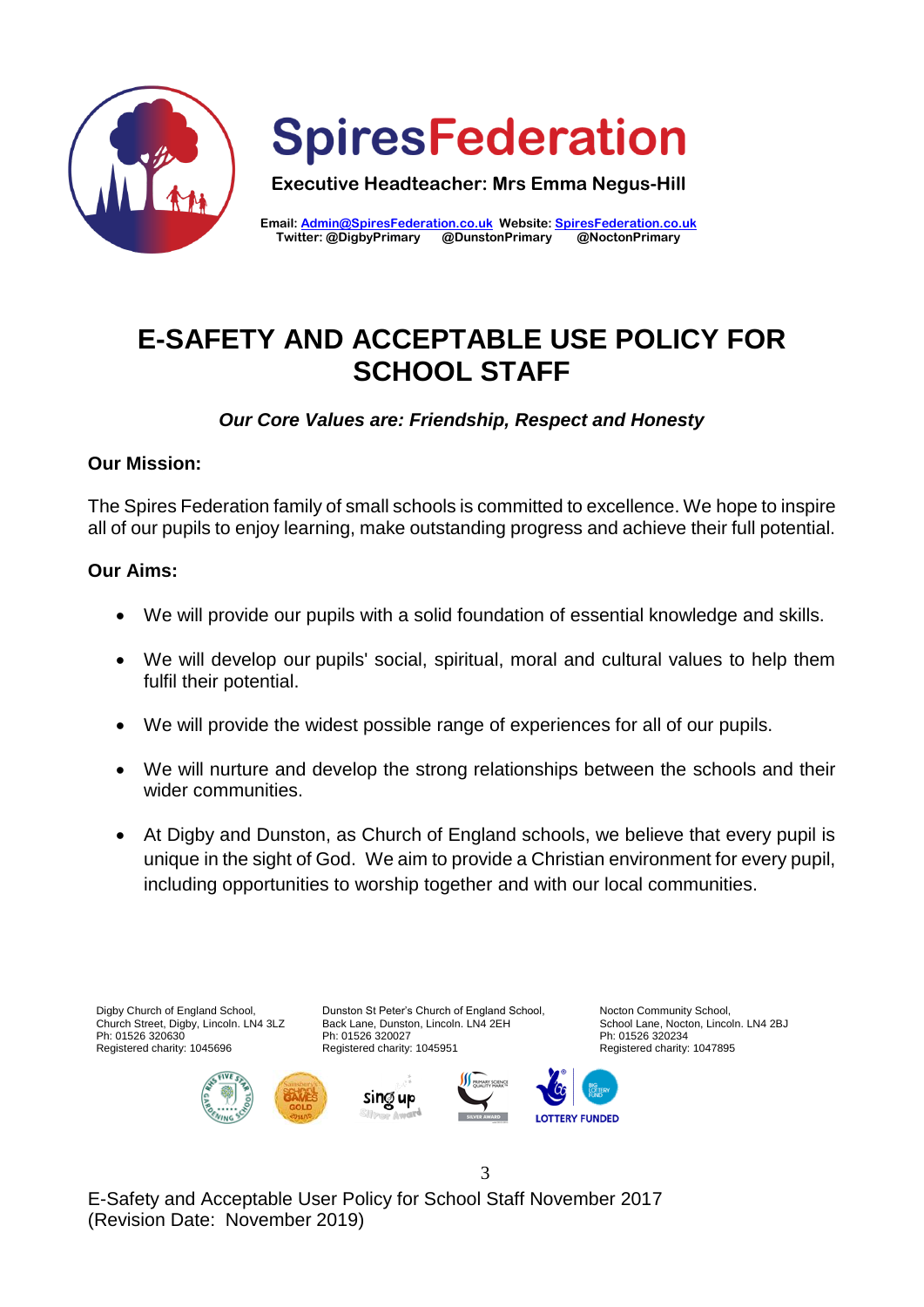**This policy has been created using the E-Safety Policy of Lincolnshire Safeguarding Children's Board and the Acceptable Use of ICT Policy (AUP). This is a minimum requirement to which all school staff should adhere.**

#### **Internet Access**

You must not access or attempt to access any sites that contain any of the following:

- child abuse;
- pornography;
- promotion of discrimination of any kind;
- promotion of racial or religious hatred;
- promotion of illegal acts;
- any other information which may be illegal or offensive to colleagues.

It is recognised that under certain circumstances inadvertent access may happen. For example, a school researching the holocaust may produce results with Nazi propaganda. Should you or a student access any of these sites unintentionally you should report the matter to a member of the Senior Leadership Team (SLT) so that it can be logged.

Access to any of the following should be reported to Lincolnshire Police:

- images of child abuse (sometimes incorrectly referred to as child pornography). These are images of children apparently under 16 years old involved in sexual activity or posed to be sexually provocative;
- adult material that potentially breaches the Obscene Publications Act;
- criminally racist material in the UK.

#### **Social Networking**

This is not allowed in our schools. Staff and children have received sufficient education in the dangers of social networking sites and have received appropriate guidance in their use. Staff should fully acquaint themselves with the privacy settings that are available on any social networking profile in order that profiles are not publicly available.

Members of staff (teachers, teaching Assistants and all support staff) should never knowingly become 'friends' with pupils on any social networking site or engage with pupils in internet chat. Likewise they should never knowingly become 'friends' with former pupils until they are sure that the former pupil is mature enough to accept the responsibility of the 'friendship', ie over the age of 18 years.

#### **Use of Email**

All members of staff should use their professional email address for conducting school business. Use of school email for personal/social use is at the discretion of the Headteacher.

E-Safety and Acceptable User Policy for School Staff November 2017 (Revision Date: November 2019)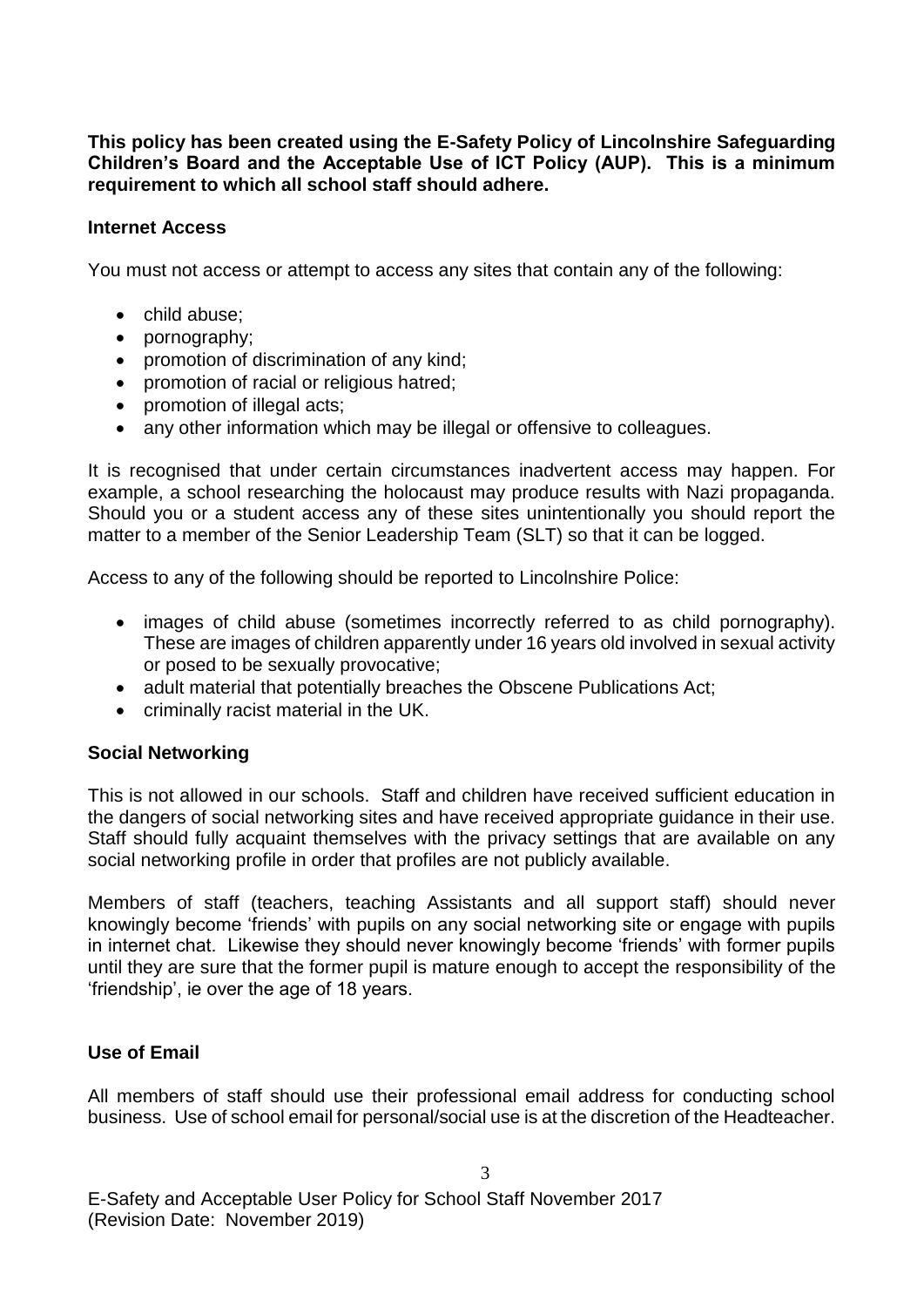### **Passwords**

Passwords are confidential and individualised to each person. On no account should a member of staff allow a student to use a staff login.

### **Data Protection**

Where a member of staff has to take home sensitive or confidential information, sufficient safeguards should be in place to prevent loss or misuse, ie is it really necessary to take it all home? Can it be encrypted? Does it have to be on a USB memory stick which can be easily misplaced?

#### **Personal Use**

Staff are permitted to use ICT equipment for personal use. The school emphasises that all use should be within the boundaries of acceptance.

#### **Images and Videos**

Staff should not upload onto any internet site, images or videos of themselves or other staff or pupils without appropriate consent.

#### **Use of Personal ICT**

Use of personal ICT equipment is at the discretion of the schools. Any such use should be stringently checked for up to date anti-virus and malware checkers.

#### **Viruses and Other Malware**

Any virus outbreaks are to be reported to Ark ICT as soon as it is practical to do so, along with the name of the virus (if known).

#### **Staff should note that internet and email may be subject to monitoring.**

All staff should be aware of their professional responsibilities, as outlined in Appendix A attached.

All staff are also required to sign a declaration annually to confirm that they have read and understood this policy. (See Appendix B attached.)

#### **Signed:**

#### **Mrs J.Hutchinson Chair of the Spires Federation Governing Body**

#### **APPENDIX A**

#### **PROFESSIONAL RESPONSIBILITIES**

#### $\frac{1}{3}$  Internet, in school and outside school **When using any form of ICT, including the**

E-Safety and Acceptable User Policy for School Staff November 2017 (Revision Date: November 2019)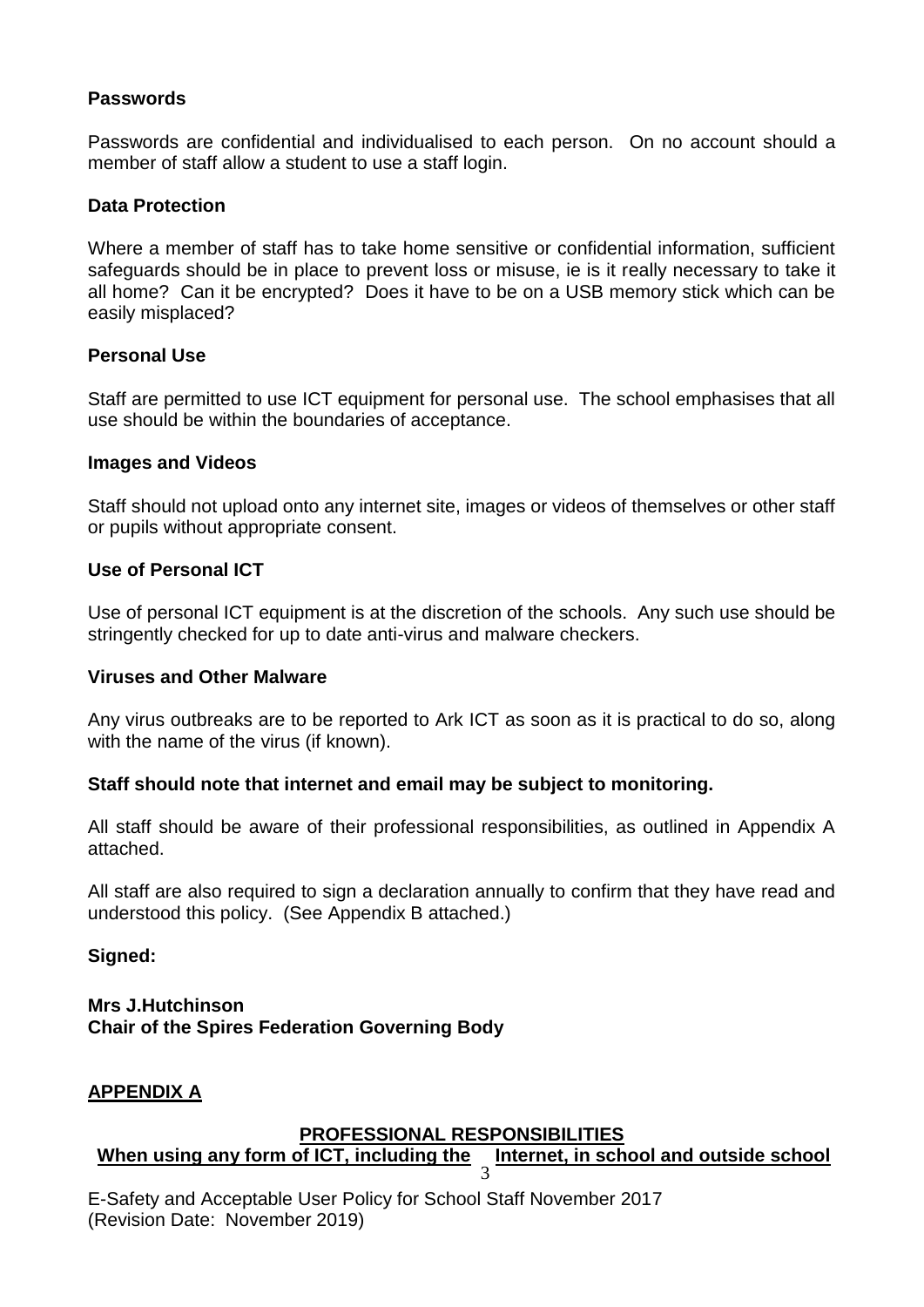#### **For your own protection we advise that you:**

- ensure all electronic communication with pupils, parents, carers, staff and others is compatible with your professional role and in line with school policies;
- do not put online any text, image, sound or video that could upset or offend any member of the whole school community or be incompatible with your professional role;
- use school ICT systems and resources for all school business. This includes your school email address.
- do not give out your own personal details, such as mobile phone number, personal email address or social network details to pupils, parents, carers and others;
- do not disclose any passwords and ensure that personal data (such as data held on MIS software) is kept secure and used appropriately;
- only take images of pupils and/or staff for professional purposes, in accordance with school policy and with the knowledge of the SLT;
- do not browse, download, upload or distribute any material that could be considered offensive, illegal or discriminatory;
- ensure that your online activity, **both in school and outside school**, will not bring your organisation or professional role into disrepute.

You have a duty to report any E-Safety incident which may impact on you, your professionalism or your organisation.